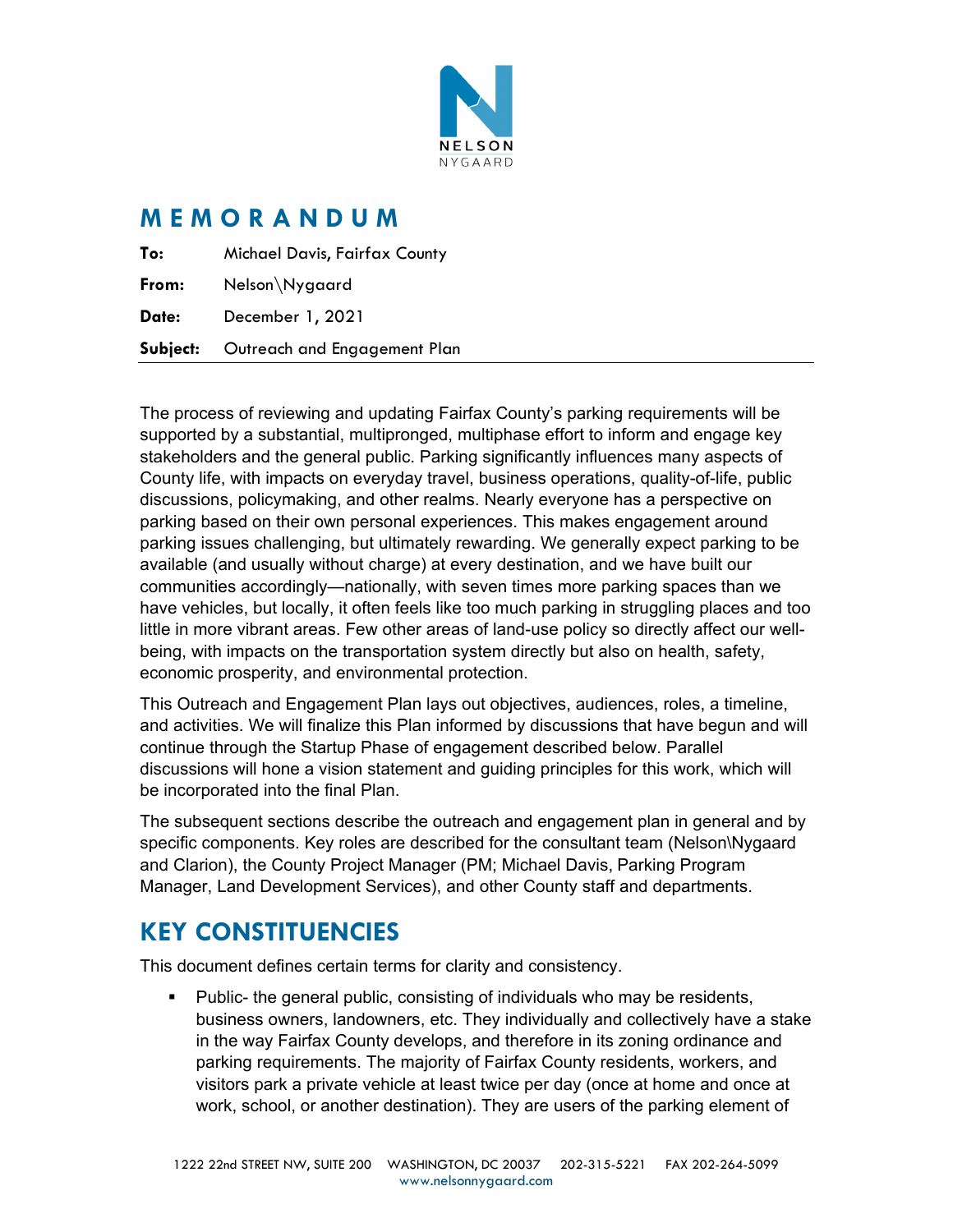the transportation system, and they also feel its impacts in obvious and hidden ways. They receive attention in each of the five objectives described below.

- Stakeholders- individuals or groups with specific perspectives on the way the County develops, and therefore in its zoning ordinance and parking requirements.
- Officials- includes Fairfax County government individuals and bodies that will draft, recommend, and/or approve changes to County parking requirements. This includes the Board of Supervisors, Planning Commission, and County staff.
- Community- the aggregate total of the public, stakeholders, and officials described above. In sum, the entirety of Fairfax County interested in, affected by, and/or responsible for parking requirements.

### **OBJECTIVES**

This plan has five key objectives for discussion with stakeholders which, if met, will help ensure that Fairfax County successfully modernizes its parking regulations. It comports with the Spectrum of Public Participation developed by the International Association for Public Participation  $(IAP2)^1$  and the list is ordered accordingly, not by phasing, which is discussed later in this document.

- To present for discussion the challenges and opportunities associated with parking in general, including the costs and benefits of parking, its role in equity and the environment, and the influence of existing and alternative regulations on the supply and design of parking
- To consult regarding the strengths and weaknesses of current parking regulation and its administration, and thereby to understand where, when, and how they experience parking today
- To involve the public and key stakeholders who may be affected by changes to how parking is regulated and administered, and to ensure their involvement is reflected in proposed changes
- To discuss emerging practices in the regulation of parking through zoning, associated policies, and their administration
- To ensure that the public, stakeholders, and officials receive ample notice of a variety of means and opportunities to convey their opinions to the County and the consultant team.

## **Ensuring Equitable Representation**

The County and consultant team believe that meaningful equitable engagement is critical to the success of this project. The County and the consultant team will collaborate on this goal. It is hoped that this initiative will become a pilot project with the County's

<sup>1</sup> https://www.iap2.org/page/pillars, accessed 9/10/21.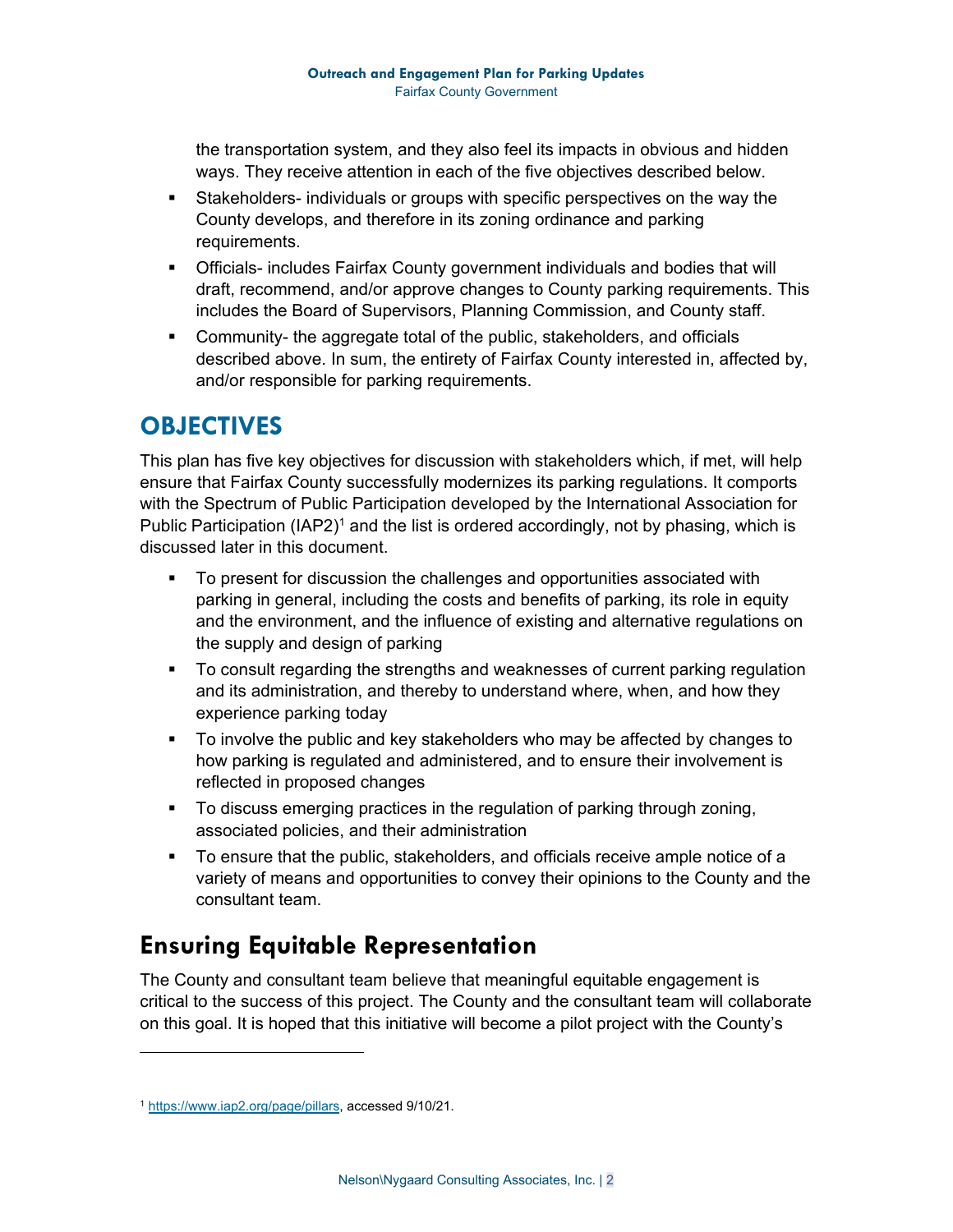Department of Planning and Development and Land Development Services as a model of community engagement.

#### **Principles for Equitable Engagement During COVID-19 and Beyond**

- **If Identify project goals, resources, and accountability measures for inclusive public** outreach and engagement.
- **If all identify who the most vulnerable communities are that the project will potentially** impact.
- Design outreach and engagement methods—and set equity criteria for accompanying tools—around the project's most vulnerable communities.
- Consider compensating people for their time, which can increase participation from typically marginalized stakeholders and communities.
- Analog strategies and tools can be just as innovative and effective as digital tools. In other words, mailers, signs, intercept surveys, and other creative if lowtech methods should supplement digital engagement.
- Weight and prioritize input and criteria provided by vulnerable communities.
- Be consistent with messaging and tools.
- Be creative!
- **Build trust by following up.**
- **Acknowledge, document, and forgive mistakes.**

#### **Rules of Engagement**

To support those principles, we practice inclusive engagement in meetings and other settings. An example of the way we lead and facilitate public meetings can be found in the Elevated Chicago Rules of Engagement.<sup>2</sup>

- We are aware of our power and our privilege
- We embrace different communication styles, esp. the ones farther apart from ours
- We are mindful of speaking time to avoid a few people dominating the meeting
- **We listen with an open mind**
- We give and receive feedback, criticism and questioning
- **We seek multiple points of view**
- We check for diversity gaps (who is missing) and propose solutions for it
- We actively pursue engagement of less vocal members
- We assume good faith

<sup>2</sup> https://www.elevatedchicago.org/Elevated%20Community%20Engagement%20Principles-Digital.pdf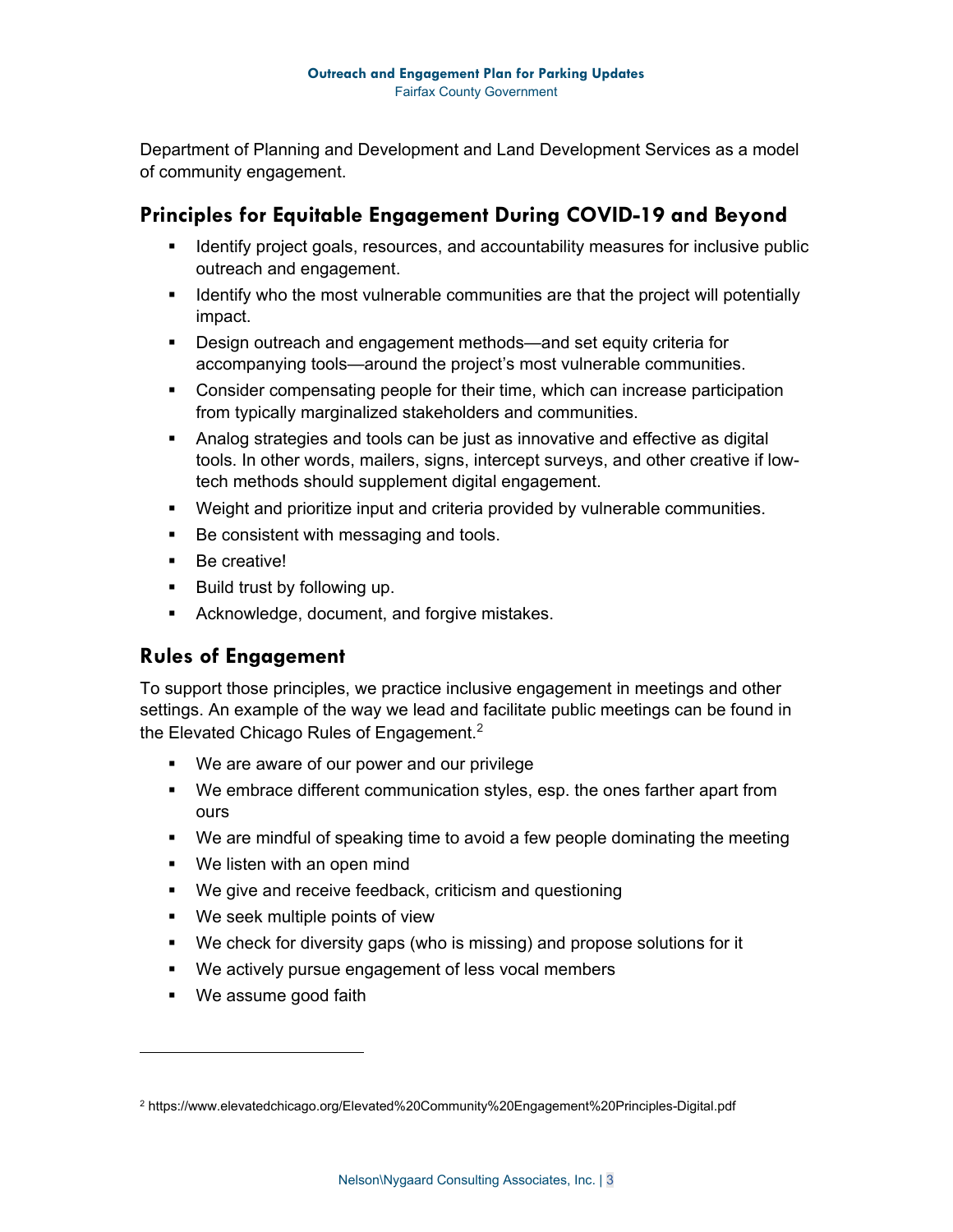## **ENGAGEMENT ROLES**

Delivery of this engagement plan, and the parking update overall, requires strong yet flexible and evolving roles to be played by numerous individuals and organizations.

# **Project Team**

The Project Team is made up of the County team and the consultant team. In general, the roles of the County and consultant teams are described in the project scope and management plan. With respect to public and stakeholder engagement, specific roles are described throughout this document.

For all meetings and conversations with the public and stakeholders, our practice includes some key procedures that the Project Team will follow.

- All meetings have an agenda and/or clearly articulated purpose and goal distributed in advance.
- Summaries of discussion are distributed to participants and in the case of public meetings, made widely available.
- Meetings include sharing of comments from parallel streams of engagement.

#### **County Team**

The County team is led by the County PM, Michael Davis. The county team includes key staff from the Department of Planning & Development (DPD) and from Land Development Services (LDS):

- **EXECTE:** Leslie Johnson, Zoning Administrator
- William Mayland, Deputy Zoning Administrator, DPD
- **Austin Gastrell, Planner, DPD**
- Jan Leavitt, Chief, Site Code Research & Development, LDS
- **Jerry Stonefield, Engineer, LDS**
- **Bill Hicks, Director, LDS**

It is also comprised of those who use the Zoning Ordinance parking components frequently, including County site planning and engineering personnel, the County attorneys, and staff in other County Departments. This team's responsibilities are to:

- or concerns; Provide detailed or department-specific knowledge of specific conditions, issues,
- Submit comments to the Consultant PM for sharing with the Project Team;
- Consider the enforceability and administrative effort required by proposed changes;
- Assist with the technical review of all products; and
- **When in-person meetings are advised by the County, organize venues and** distribute notices through the County's established communications channels.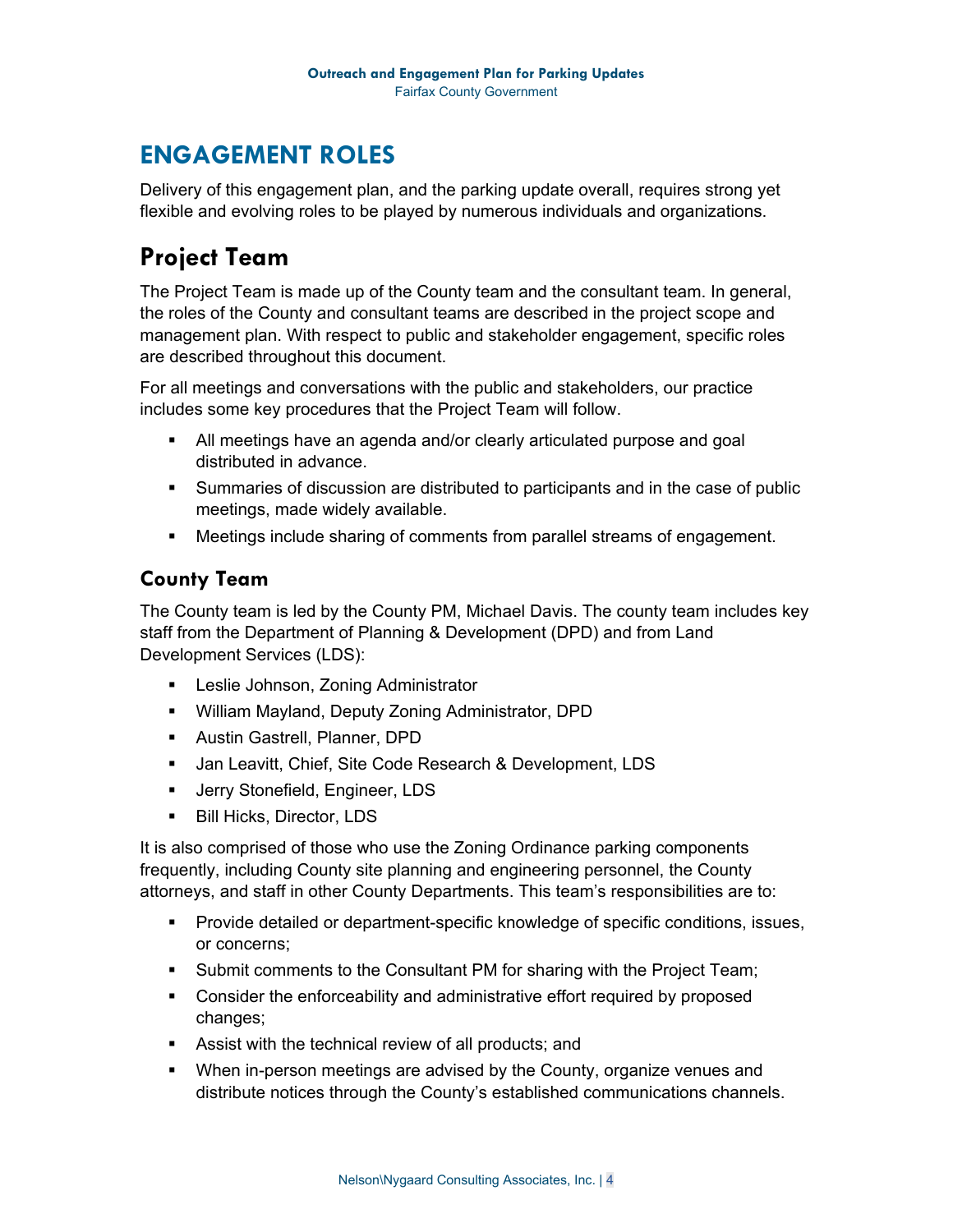The County team will coordinate engagement and determine the level of consultant participation on specific activities. County staff will prioritize leading activities in situations where their relationships with other staff or stakeholders make them the best representatives of the parking update project.

#### **Consultant Team**

The consultant team is led by the consultant PM. It includes several key roles:

- Clarion: Don Elliott, overall contract manager
- Nelson\Nygaard: Iain Banks, PM; Tom Brown, Parking Advisor; Chris Forinash, Engagement Lead; Brynn Leopold, Deputy PM

## **Project Working Group**

As part of Startup Phase engagement activities (described below), the Project Team will create a Project Working Group to provide ongoing advice and feedback over the course of the project. The Working Group is not steering the project nor producing content or recommendations. This group will be comprised of approximately 12-14 individuals, invited from a list finalized by the Project Team based on recommendations from the Board. It is expected that these individuals will each represent one or more of the key stakeholder groups, and will participate for the duration of the project.

The Working Group will meet regularly over the course of the project, but no more than biweekly and often less frequently.

## **General Outreach**

The Project Team will support outreach to the general public in a number of ways as described later in this document. The first such outreach will be Town Hall meetings sponsored and facilitated by Supervisors and supported by Project Team presentations and other information.

# **Focused Outreach Groups**

In addition to the Project Working Group, key stakeholders from identified stakeholder groups may from time to time be convened in small groups. These will be engaged in one-off meetings and activities. The categories of key stakeholders illustrate how these outreach groups may be formed, e.g., a focused outreach group of commercial property owners/managers, developers, land use attorneys, designers and engineers, or faithbased and other community and neighborhood groups.

We will engage with key stakeholders, some of whom are familiar than others with how parking is regulated and operated in the County. The following broad list of stakeholder groups will be notified of upcoming meetings and the availability of draft project documents. Other interested groups can request to be included in stakeholder meetings by contacting the County PM who will inform the Project Team. The Project Team will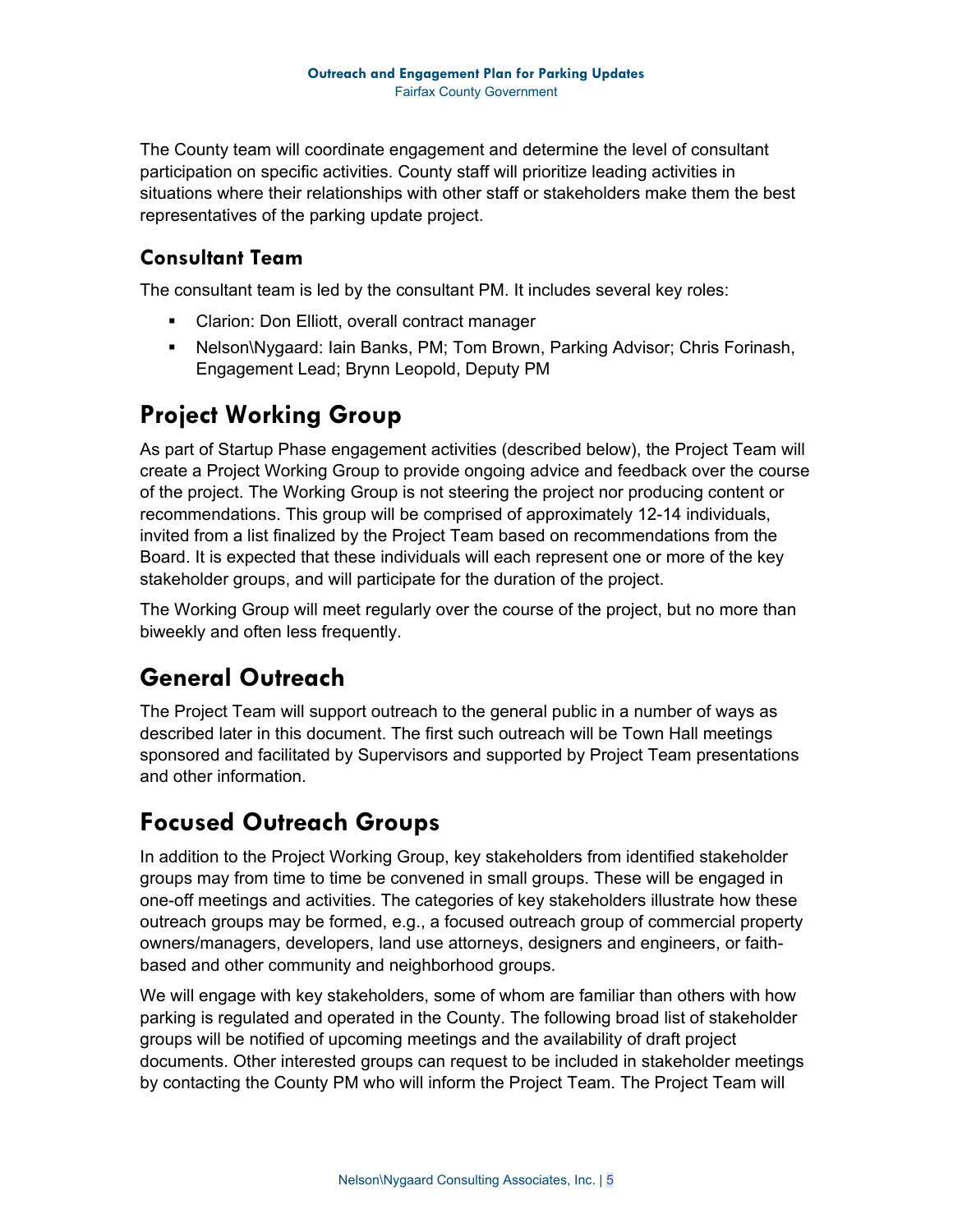maintain this list of community stakeholders with contact information and prepare required mailings or contact lists necessary to keep them informed about the project.

#### **County advisory boards and commissions**

- Planning Commission
- **Transportation Advisory Commission**
- **•** Others

#### **Resident Stakeholders**

- **Project Working Group**
- **Citizens Associations**
- **Transportation/TMA coordinators**
- **•** Community-based organizations
- **•** Others

#### **Business and Economic Development Stakeholders**

- Northern Virginia Building Industry Association and members
- **NAIOP Northern Virginia**
- **Affordable housing providers and developers**
- **Parking consultants**
- **•** Others

#### **Elected and Appointed Officials**

The consultant team will collaborate with the County PM and staff to prepare regular updates for the Planning Commission and County Board of Supervisors on an asneeded basis as determined by staff. Contents will be determined based on recent and upcoming project activities.

### **TIMELINE OF ENGAGEMENT**

The project anticipates included three distinct phases of engagement. Each is described below, but the first phase is described in more detail. How the first phase proceeds and concludes will determine many of the specifics of later phases. To ensure equitable participation and outcomes, each phase will include an evaluation of which groups are not participating, based on which we will adjust outreach methods for subsequent phases.

The project may be structured as two or more rounds, where each round would include all phases. For example, if certain components of the ordinance move first, we would conduct all three phases (other than Startup) for each round. The Project Team may also conduct overlapping phases, for example beginning engagement for a later phase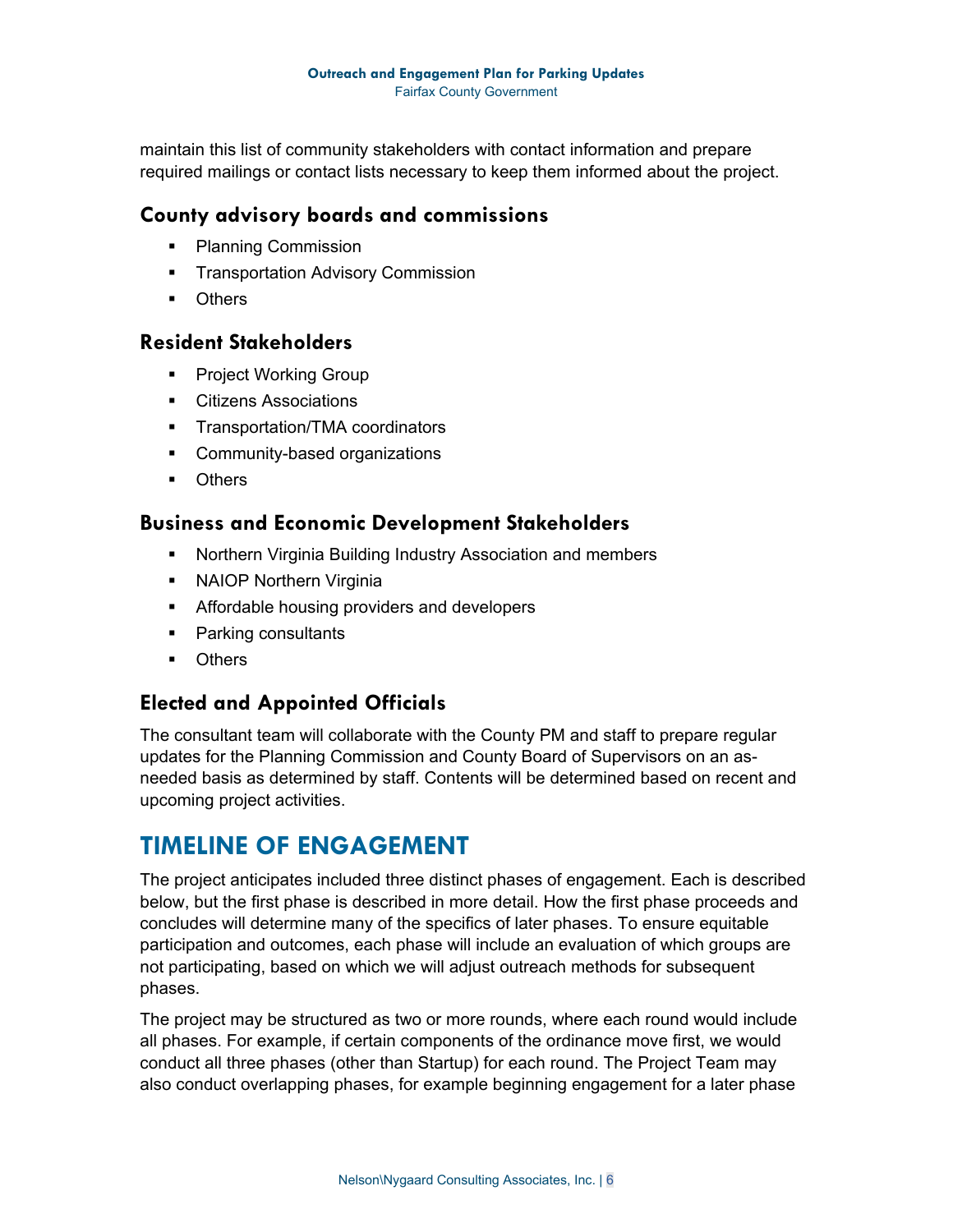while finalizing recommendations for a prior phase. Structurally, engagement may proceed as follows:

- 1. Startup Phase
- 2. First group of parking regulations (e.g. commercial parking rates)
	- a. First phase
	- b. Second phase
	- c. Third phase
- 3. Second group of code elements
	- a. First phase
	- b. Second phase
	- c. Third phase
- 4. Third group of code elements … etc.

### **Startup Phase**

The startup phase of engagement has begun with meetings of the Project Team and discussions with key County officials to introduce and provide an overview of the project scope. Staff has met with:

- Supervisor Kathy Smith, who chairs the Land Use Policy Committee and is vicechair of the Transportation Committee
- **Outreach to individual Board of Supervisors members is ongoing to discuss the** project and solicit feedback on engagement and project goals
- **Karla Bruce, County Chief Equity Officer**
- Rachel Flynn, Deputy County Executive, who oversees the land development agencies including Land Development Services, the Department of Planning and Development and the Department of Transportation

Other activities in the startup phase will include:

- **Briefing the Board of Supervisors and Planning Commission at an in-person joint** work session on October 12
- **•** Developing a project vision statement with guiding principles
- **Finalizing this outreach and engagement plan**
- **Forming the Project Working Group**

The Project Team will produce materials on parking fundamentals and trends to help inform citizens and stakeholders about the general structure and function of modern parking regulations, major trends in the types of regulations being adopted and approaches to implementation and enforcement, and alternative ways to structure related administrative materials. These materials will be available through handouts and through PowerPoint presentations (and if requested, video) suitable for presentation at neighborhood or association meetings. The materials will also include questions that viewers and readers can respond to through web-based feedback mechanisms.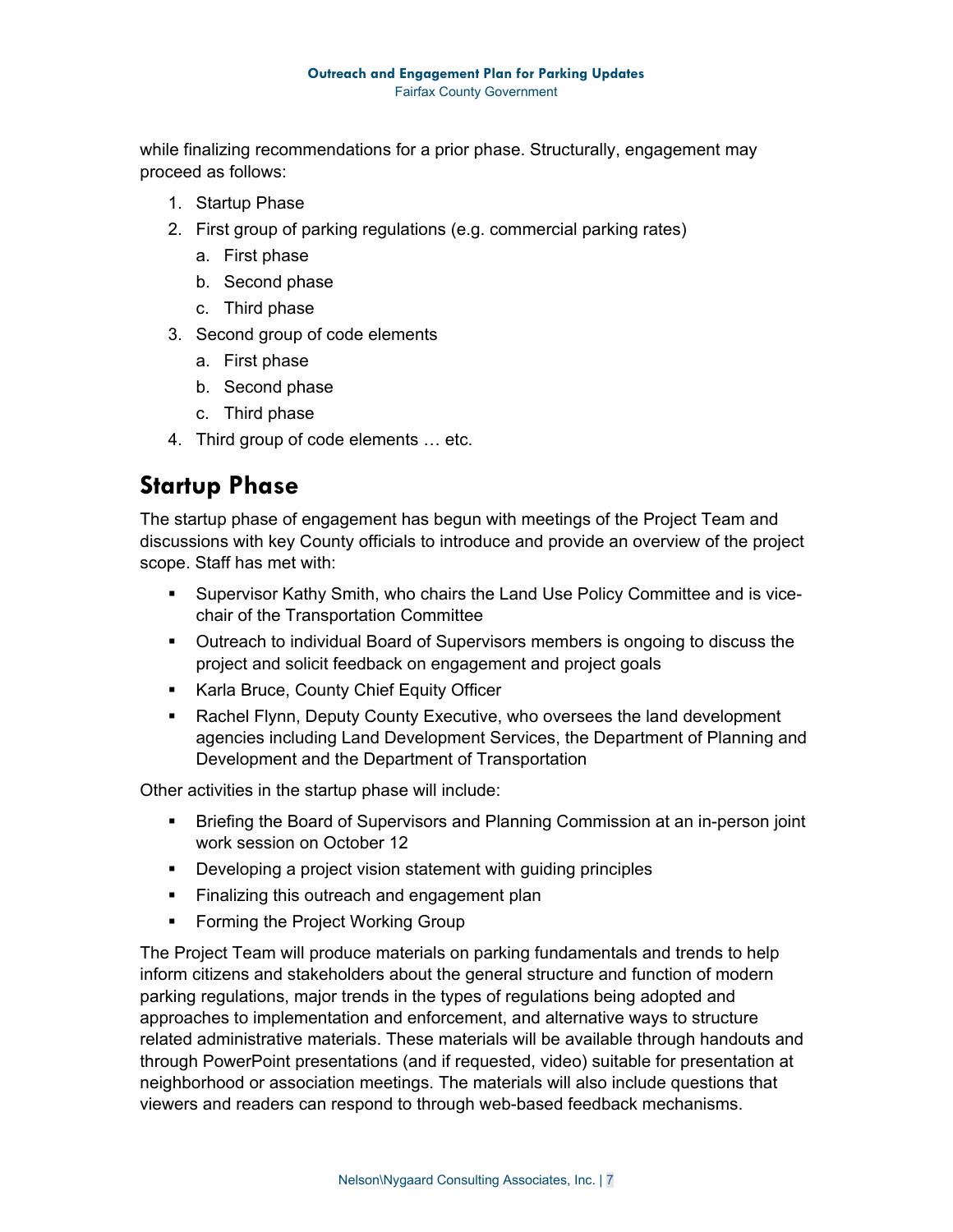# **First Phase: Information Gathering and Existing Conditions**

The first phase will focus on introducing the study – its purpose and importance, the aspects of the County regulations and policies it is likely to influence, how it will be completed, and a high-level timeline including additional public input opportunities – addressing questions and concerns, seeking feedback on key issues and opportunities to address, what works well and what should be changed.

Specific goals of first phase include:

- Describing the positive and negative impacts of how we provide parking, including the costs of parking, its impacts on equity and the environment, and the role regulations play
- **Describing the context of parking relative to County goals. The parking** regulations hasn't been looked at holistically since 1988. The County's development and population, technology, mobility, and the ways people work and play have changed significantly in three decades, necessitating this reexamination.
- **Presenting trends in parking supply, demand, and technology (note this** information may not be available until later phases of engagement)
- **Presenting findings from data collection and trends analysis and their** implications for potential changes (note this information may not be available until later phases of engagement)
- Eliciting experience from participants, to learn about general and specific concerns

The Project Team anticipates conducting the following activities in the first phase of engagement.

- **Meeting with Project Working Group**
- Development of project website (led by County with input from Consultant)
- Meetings with focused outreach groups
- **Development of public materials text, graphics, and video**
- **Development of web-based feedback mechanism**
- Open Houses, District Town Halls and District land use committee meetings
- Collection of feedback

Each meeting will include a brief description of the project scope, structure, and timeline, presented in either PowerPoint or short handout format. At each meeting, the Project Team will solicit input about the County's parking regulations. Meeting summaries covering the key points will be available to the public on the project website.

If requested by the County, the Project Team will also produce short (3-5 minute) video clips to summarize key recommendations and changes when major project resources are posted for public review.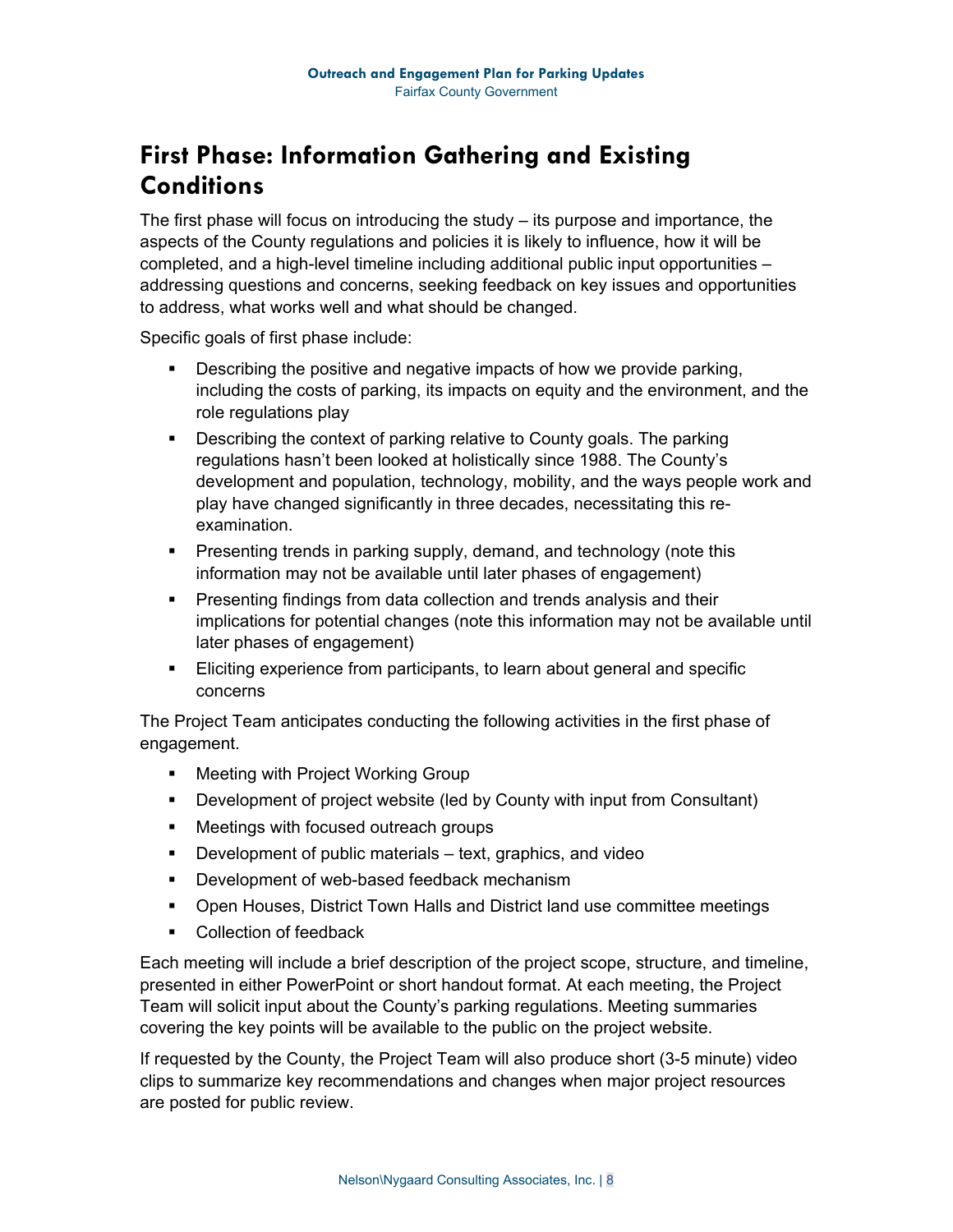The first phase is expected to begin in Fall 2021 and conclude in Spring 2022.

### **Second Phase: Recommendations**

The second phase will focus on presenting recommended regulation changes, supported by a review of study findings and feedback received from previous outreach and engagement activities.

The second phase is provisionally anticipated to begin in Spring 2022.

### **EXAMPLE ENGAGEMENT ACTIVITIES**

Given the variability of current and anticipated restrictions on social interaction, the Project Team is prepared to provide "virtual" engagement opportunities throughout the project. As conditions allow, we will also conduct in-person activities.

Engagement activities generally fall on a spectrum of interactivity. At their least interactive, the public or stakeholders are receiving information, with the opportunity to respond but not engage with those presenting the information. At their most interactive, activities allow the real-time exchange of information, whether via in-person conversation, virtual meet-ups, or other techniques. For example:

- Recorded presentation participants are only receiving information
- Comment via County website participants are only sending information
- Meeting of focused outreach group two-way real-time
- **•** Dynamically updated FAQ two-way delayed

We all know the limitations imposed by the conventional requirement that people show up in a specific place at a specific time to engage in civic life. The COVID-19 pandemic has demonstrated that offering remote participation in meetings can increase turnout, and that those attending can represent more diverse viewpoints and experience than is typically present at a "traditional" public meeting. As we hopefully emerge from the pandemic, we must preserve and expand that diversity by continuing to offer a creative range of ways to participate.

## **Project Website**

The County will develop a website to host information about the project, including reference materials, draft and final products, and engagement opportunities. The site will also provide a method for the public to provide feedback. The Project Team will provide content for the website, and will receive feedback provided on the website via the County PM.

## **Small-group Meeting**

Small-group meetings typically allow a free exchange of ideas, with all participants able to speak and otherwise contribute in ways that are heard by all other participants. The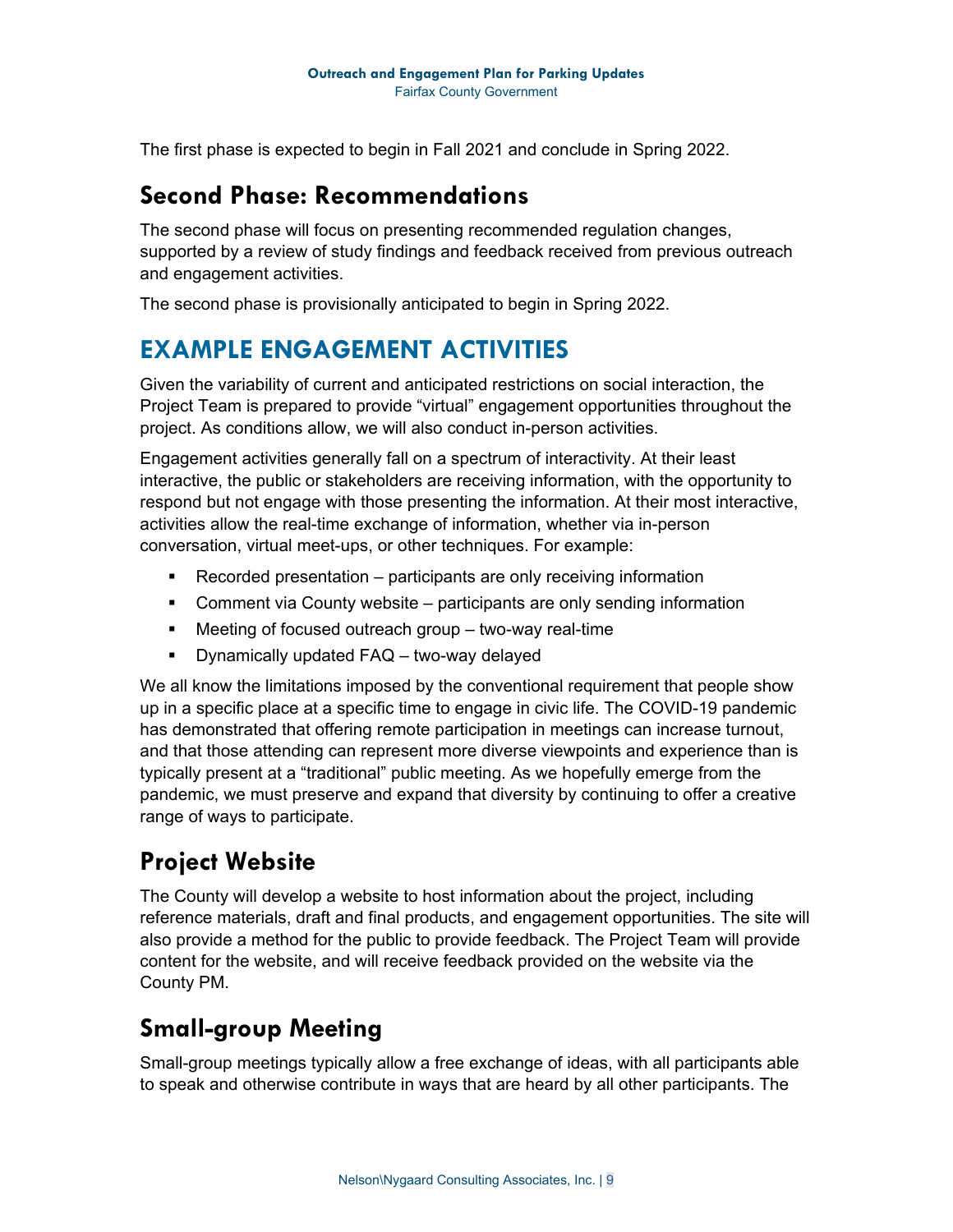Project Team will prepare materials, convene groups, facilitate conversation, and summarize results.

### **Large-group Meeting, Town Hall, or Open House**

Groups larger than 20-25 do not support the same level of interactivity as smaller groups. For these meetings, participants are mostly receiving information, with the ability to provide feedback afterward. Often, we will break the large meeting into smaller meetings to facilitate real-time conversation.

The first such outreach will be Town Hall meetings sponsored and facilitated by Supervisors and supported by Project Team presentations and other information.

## **"Pop-up" Meetings**

These less-formal engagements typically occur where people naturally travel and/or congregate. For example, rather than having a meeting in a government conference room on a Tuesday evening, we may have a table or other activity at a regularly occurring farmer's market. Meeting people where they are is also much more effective when you offer then something fun and rewarding to do. We will consider games, prizes, and other creative ways to get people's attention and solicit their engagement. During Startup Phase, the Project Team will discuss and decide on who would plan, provide materials for, and attend these.

### **Plenary Presentation, Keynote, or "TED Talk"**

Everyone who has been to a conference understands the role of the keynote presentation: to provide a common base of background information and hopefully inspiration to a large, disparate group. For this project, we have the opportunity to create and record a dynamic presentation, perhaps accompanied by graphics and animations beyond a typical PowerPoint presentation. This recorded presentation could then be distributed via the project website, played at large meetings and open houses, and aired on County Cable Channel 16.

# **Social Media**

In addition to serving as a way to notify people of upcoming events, social media can provide a platform for direct engagement. Via real-time chats, embedded surveys, and other interactivity, we can get participation from a different set of people than those who come to typical meetings or even pop-ups.

# **Online Surveys**

Online surveys will be conducted during multiple phases, in conjunction with large-group meetings and the release of major products. Surveys will solicit comments on the strengths and weaknesses of different elements of parking regulation and administration.